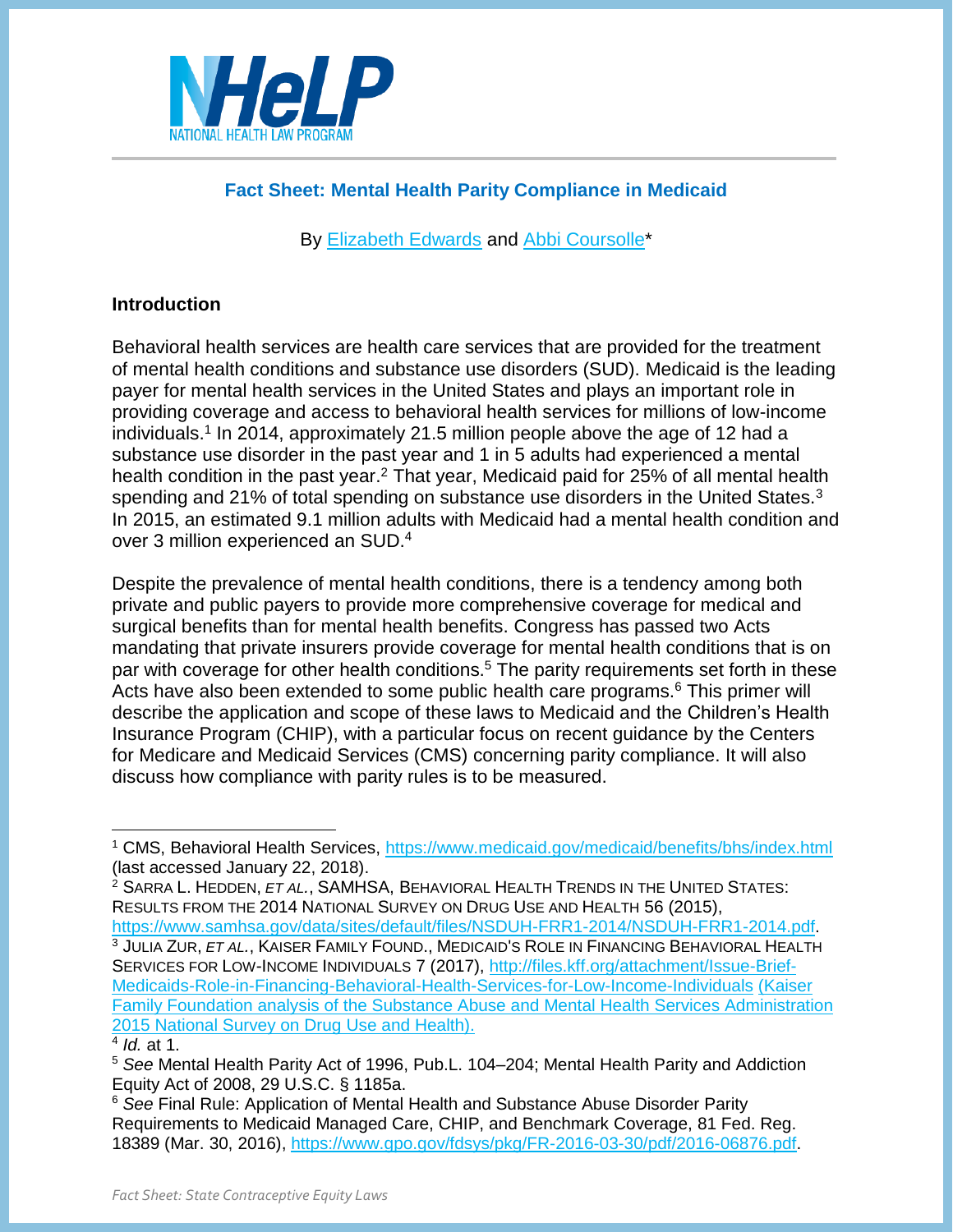#### **Mental Health Parity Laws and Medicaid and CHIP**

Recognizing the disparity in medical/surgical benefits and mental health benefits in many health care plans, Congress has passed two Acts to promote mental health parity in the private sector. The Mental Health Parity Act (MHPA) of 1996 required parity in aggregate lifetime and annual dollar limits with medical and surgical benefits for health plans that provided coverage for mental health benefits. <sup>7</sup> Then in 2008, Congress passed the Paul Wellstone Mental Health Parity and Addiction Equity Act (MHPAEA), which applies to employer-based plans with more than 50 employees that provide services for mental health and substance use disorders, requiring the plans to cover those services in parity with medical and surgical benefits.<sup>8</sup>

<span id="page-1-0"></span>While these laws specifically target the private sector, the parity requirements have been extended to public health care coverage under CHIP and some Medicaid programs. After the passage of MHPA in 1996, Congress applied the parity requirements for annual and lifetime dollar limits to Medicaid Managed Care Organizations (MCOs) and CHIP through the Balanced Budget Act of 1997.<sup>9</sup> Although parity applies to Medicaid MCOs, as defined by regulation, it does not apply to all forms of Medicaid managed care.<sup>10</sup> In 2009, the CHIP program was reauthorized by Congress and the parity requirements of MHPAEA were applied to all CHIP plans that provide both medical/surgical and mental health/substance use disorder benefits.<sup>11</sup> Then, in 2010, the Affordable Care Act (ACA) required Alternative Benefit Plans (ABPs)—the benefits packages offered to certain Medicaid beneficiaries, including those enrolled in the Medicaid Expansion—to include mental health and substance use disorder benefits in plans and provide those benefits in parity with medical/surgical benefits.<sup>12</sup>

Over the past several years, CMS has issued regulations and other guidance materials in an effort to assist states, Managed Care Organizations (MCOs), and other relevant stakeholders in ensuring parity compliance.<sup>13</sup> In January of 2013, CMS issued a State

[http://www.ncsl.org/documents/health/MHparity%26mandates.pdf.](http://www.ncsl.org/documents/health/MHparity%26mandates.pdf)

<sup>9</sup> 42 U.S.C. §§ 1396u–2(b)(8), 1397cc(f)(2); *see also* CMS, State Health Official Letter (Jan. 2013) (describing the legislative history), [https://www.medicaid.gov/Federal-Policy-](https://www.medicaid.gov/Federal-Policy-Guidance/downloads/SHO-13-001.pdf)[Guidance/downloads/SHO-13-001.pdf.](https://www.medicaid.gov/Federal-Policy-Guidance/downloads/SHO-13-001.pdf)

<sup>10</sup> *See* 42 C.F.R. § 438.920(a).

 $11$  42 U.S.C. § 1397cc(c)(6).

<sup>12</sup> 42 U.S.C. §§ 1396u–7(b)(6). For a more detailed explanation of what Alternative Benefit Plans (ABPs) are and how they work, see MICHELLE LILIENFELD, NAT'L HEALTH LAW PROG., HEALTH ADVOCATE: ALTERNATIVE BENEFIT PLANS (2014),

[http://www.healthlaw.org/about/staff/michelle-lilienfeld/all-publications/Health-Advocate-August-](http://www.healthlaw.org/about/staff/michelle-lilienfeld/all-publications/Health-Advocate-August-2014)[2014.](http://www.healthlaw.org/about/staff/michelle-lilienfeld/all-publications/Health-Advocate-August-2014)

<sup>13</sup> *See, e.g.,* CTRS. FOR MEDICARE & MEDICAID SERVS., PARITY COMPLIANCE TOOLKIT APPLYING MENTAL HEALTH AND SUBSTANCE USE DISORDER PARITY REQUIREMENTS TO MEDICAID AND

 <sup>7</sup> Mental Health Parity Act of 1996, Pub. L. 104–204, title VII, § 702(a), 110 Stat. 2944 (1996) (codified as amended at 29 U.S.C. § 1185a).

<sup>8</sup> Mental Health Parity and Addiction Equity Act of 2008, Pub. L. 110–343, div. C, title V, § 512(a), (g)(1)(A), 122 Stat. 3881, 3892 (2008) (codified at 29 U.S.C. § 1185a); *see* AMANDA K. SARATA, CONG. RESEARCH SERV., MENTAL HEALTH PARITY AND THE PATIENT PROTECTION AND AFFORDABLE CARE ACT OF 2010 at 3 (2011),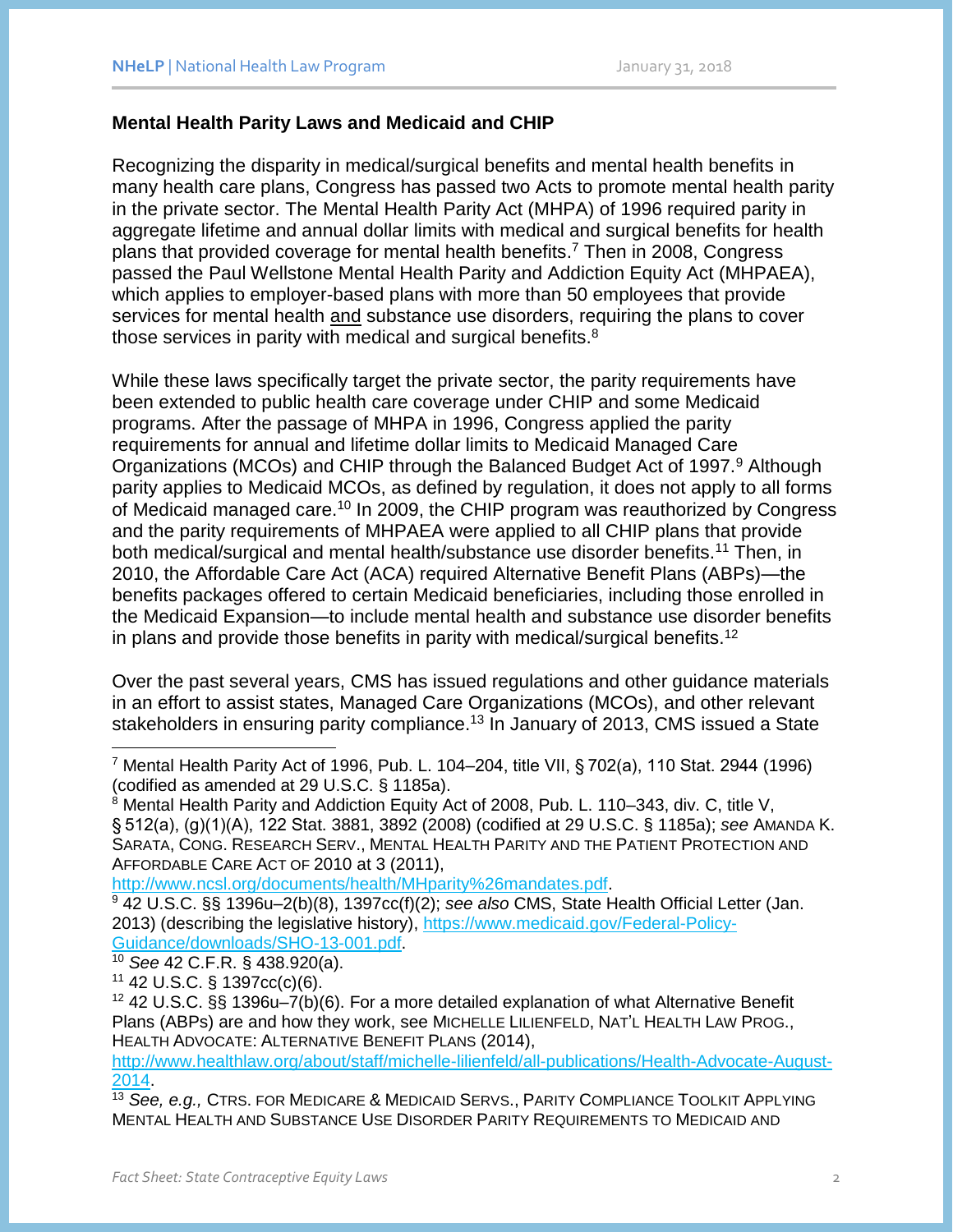Health Official letter providing guidance on the application of MHPAEA to Medicaid MCOs, CHIP plans, and ABPs.<sup>14</sup> In that letter, CMS provided specific guidance for states on how to comply with the parity requirements in the Medicaid plans, but did not provide timelines for compliance.<sup>15</sup> In March of 2016, CMS issued final regulations detailing MHPAEA's application to Medicaid MCOs, CHIP plans, and ABPs; these regulations set forth a scheme for evaluating parity that is substantially similar to the parity requirements for large group, small group, and individual health plans. <sup>16</sup> Some key differences are discussed in the following section. CMS has also provided two "frequently asked questions" documents to clarify outstanding issues concerning the regulations. 17

<span id="page-2-0"></span>In addition to the guidance materials described above, CMS provides enforcement oversight for Medicaid parity compliance, including reviewing state plan amendments, managed care contracts, and states' evaluations and analysis to determine parity compliance.<sup>18</sup> CMS has committed to issuing subregulatory guidance for states regarding parity compliance and will provide technical assistance to states in analyzing parity compliance in benefit design and medical management techniques.<sup>19</sup> For Alternative Benefit Plans (ABPs), CHIP plans, and state Medicaid plans using MCOs, states were required to comply with the parity requirements by October of 2017.<sup>20</sup> Many states, including California, Colorado, Iowa, New Hampshire, and Tennessee, have made their compliance plan reports available online.<sup>21</sup>

CHILDREN'S HEALTH INSURANCE PROGRAMS (2017),

[https://www.medicaid.gov/medicaid/benefits/downloads/bhs/parity-toolkit.pdf.](https://www.medicaid.gov/medicaid/benefits/downloads/bhs/parity-toolkit.pdf)

<sup>14</sup> CMS, *supra,* note [9.](#page-1-0)

 $15$  *Id.* 

<sup>16</sup> Mental Health Parity Application to Medicaid MCOs, ABPs, and CHIP Final Rule, 81 Fed. Reg. at 18390. For a comprehensive description of the rules that apply to large group, small group, and individual health plans, see ELIZABETH EDWARDS, NAT'L HEALTH LAW PROG., MENTAL HEALTH PARITY AND ADDICTION EQUITY ACT OF 2008 (2014),

[http://www.healthlaw.org/about/staff/elizabeth-edwards/elizabeth-edwards-publications/issue](http://www.healthlaw.org/about/staff/elizabeth-edwards/elizabeth-edwards-publications/issue-brief-mhpaea2008)[brief-mhpaea2008.](http://www.healthlaw.org/about/staff/elizabeth-edwards/elizabeth-edwards-publications/issue-brief-mhpaea2008)

<sup>17</sup> CTRS. MEDICARE & MEDICAID SERVS., FREQUENTLY ASKED QUESTIONS: MENTAL HEALTH AND SUBSTANCE USE DISORDER PARITY FINAL RULE FOR MEDICAID AND CHIP (2016),

<https://www.medicaid.gov/medicaid/benefits/downloads/faq-cms-2333-f.pdf> [hereinafter CMS FAQ #1]; CTRS. MEDICARE & MEDICAID SERVS., FREQUENTLY ASKED QUESTIONS: MENTAL HEALTH AND SUBSTANCE USE DISORDER PARITY FINAL RULE FOR MEDICAID AND CHIP (2017),

<https://www.medicaid.gov/federal-policy-guidance/downloads/faq101117.pdf> [hereinafter CMS FAQs #2].

<sup>18</sup> Mental Health Parity Application to Medicaid MCOs, ABPs, and CHIP Final Rule, 81 Fed. Reg. at 18418.

 $19 \overline{Id}$ .

<sup>20</sup> 42 C.F.R. § 438.930 (states using MCOs); *id.* § 440.395(e)(4) (ABPs); *id.* § 457.496(g) (CHIPs).

<sup>21</sup> *See* STATE OF CAL. HEALTH & HUM. SERVS. AGENCY, MEDICAID MENTAL HEALTHY PARITY AND ADDICTION EQUITY ACT COMPLIANCE PLAN (2017),

[http://www.dhcs.ca.gov/formsandpubs/Documents/Parity\\_Compliance\\_Plan\\_9.29.2017.pdf;](http://www.dhcs.ca.gov/formsandpubs/Documents/Parity_Compliance_Plan_9.29.2017.pdf)

Colo. Dep't Health Care Policy & Financing, Mental Health Parity and Addiction Equity Act (MHPAEA): Analysis and Demonstration of Compliance for Colorado's Medicaid and Children's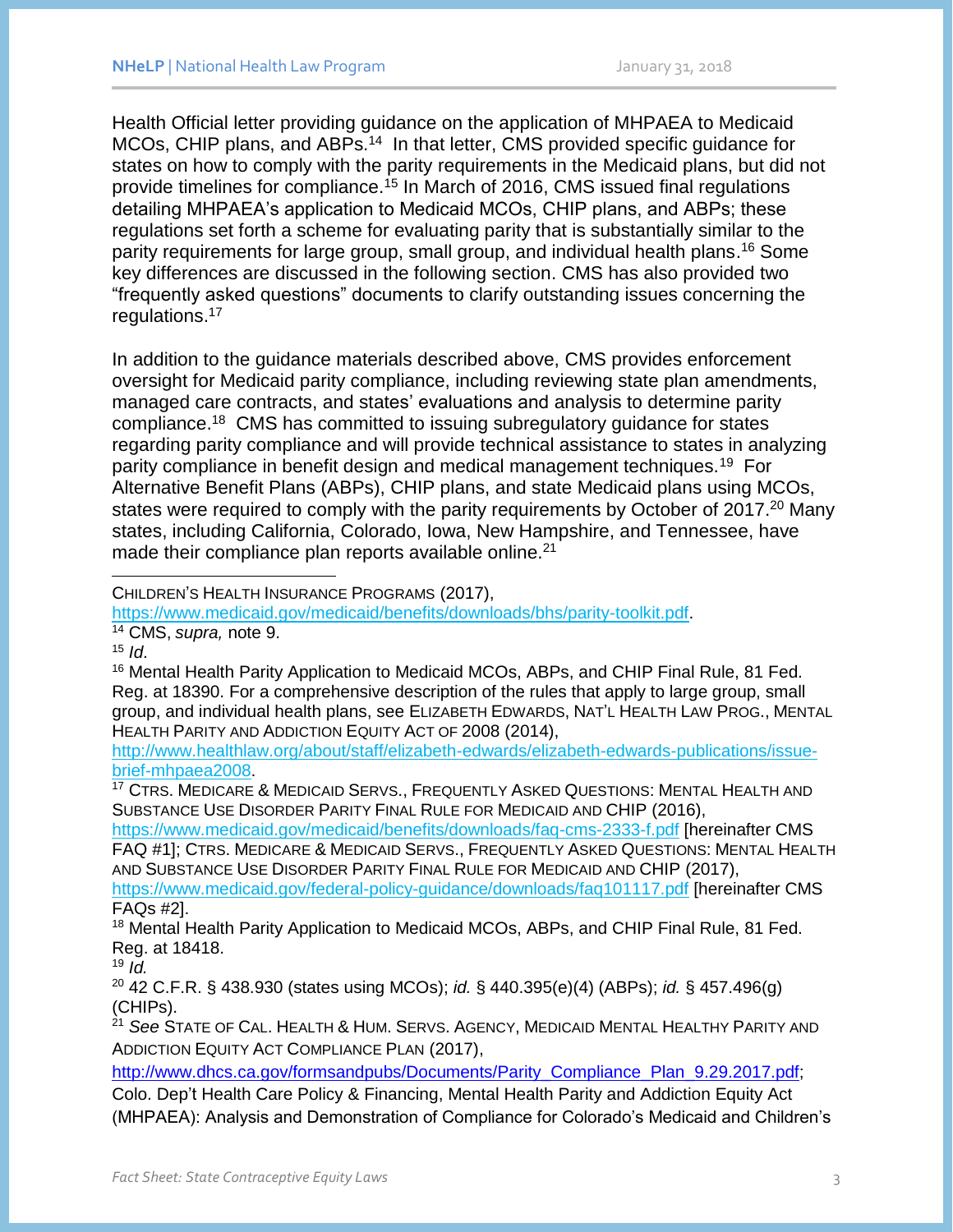## **Scope of State's Requirement to Evaluate Parity for Medicaid/CHIP Plans**

The MHPAEA parity requirement applies to all benefits provided through an ABP in a state Medicaid program, through CHIP, or to enrollees of an MCO (for all services furnished by that MCO, a PIHP, a PAHP, or through a fee-for-service (FFS) delivery mechanism).<sup>22</sup> There are four classifications subject to the parity analysis: inpatient, outpatient, emergency benefits, and prescription drugs.<sup>23</sup> Parity analysis for Medicaid includes long-term services and supports (LTSS), and CMS has clarified that for LTSS services that could be defined as either mental health and substance use disorder (MH/SUD) or medical/surgical (M/S), the state may define the benefit using a reasonable method.<sup>24</sup> CMS has also clarified that parity analysis will not be required for

#### Health Insurance Programs (2017),

 $\overline{a}$ 

[https://www.colorado.gov/pacific/sites/default/files/MHPAEA%20Analysis.pdf;](https://www.colorado.gov/pacific/sites/default/files/MHPAEA%20Analysis.pdf) IOWA DEP'T HUM. SERVS., MENTAL HEALTH PARITY COMPLIANCE REPORT (2017), [https://dhs.iowa.gov/sites/default/files/MH\\_Parity\\_Report\\_Oct2017.pdf;](https://dhs.iowa.gov/sites/default/files/MH_Parity_Report_Oct2017.pdf) N.H. DEP'T HEALTH & HUM. SERVS., MENTAL HEALTH AND SUBSTANCE USE DISORDER PARITY (2017), [https://www.dhhs.nh.gov/ombp/medicaid/documents/parity-analysis-100217.pdf;](https://www.dhhs.nh.gov/ombp/medicaid/documents/parity-analysis-100217.pdf) TENN. DEP'T FIN. & ADMIN., MENTAL HEALTH PARITY IN THE TENNCARE AND COVERKIDS PROGRAMS (2017), [https://www.tn.gov/assets/entities/tenncare/attachments/MentalHealthParity.pdf.](https://www.tn.gov/assets/entities/tenncare/attachments/MentalHealthParity.pdf) Some states were granted an extension by CMS.

<sup>22</sup> CMS FAQs #2, *supra,* note [17](#page-2-0) at 1. For mental health parity to apply in Medicaid, the initial question is whether the individual is enrolled in a Managed Care Organization as defined in 42 C.F.R. § 438.2. PIHPs and PAHPs are required to comply with mental health parity requirements when providing coverage for MCO enrollees. *See* Mental Health Parity Application to Medicaid MCOs, ABPs, and CHIP Final Rule, 81 Fed. Reg. at 18394. The prohibition on annual and lifetime limits in section 2711 of the PHSA does not apply to ABPs that are not offered by an MCO or by a PIHP, or PAHP to enrollees of an MCO, although the financial requirements and treatment limitations components of mental health parity would still apply. *Id.*; 42 C.F.R. §§ 440.396, 438.900 & 438.930. If a group of beneficiaries are covered only through a FFS or PCCM delivery system, even if services for other beneficiaries are delivered through a managed care delivery system, mental health parity does not apply to the FFS or PCCM beneficiaries, although states are strongly encouraged to comply with parity for all beneficiaries. Mental Health Parity Application to Medicaid MCOs, ABPs, and CHIP Final Rule, 81 Fed. Reg. at 18403. Similarly, where a state uses a PCCM program to provide medical/surgical services and uses a PIHP or PAHP to provide MH/SUD services, a state is not using a MCO at all and thus would not be required to meet the requirements of part 438 of the Rule (regarding mental health parity in Medicaid managed care). *Id.* at 18414.

 $23$  Final Rules under the Paul Wellstone and Pete Domenici Mental Health Parity and Addiction Equity Act of 2008; Technical Amendment to External Review for Multi-State Plan Program, 78 Fed. Reg. 68239 (Sept. 13, 2013) (codified at 26 C.F.R. pt. 54; 29 C.F.R. pt. 2590), <https://www.gpo.gov/fdsys/pkg/FR-2013-11-13/pdf/2013-27086.pdf> [hereinafter MHPAEA Final Rule]. <sup>24</sup> CMS FAQ #2, *supra,* note [17](#page-2-0) at 2.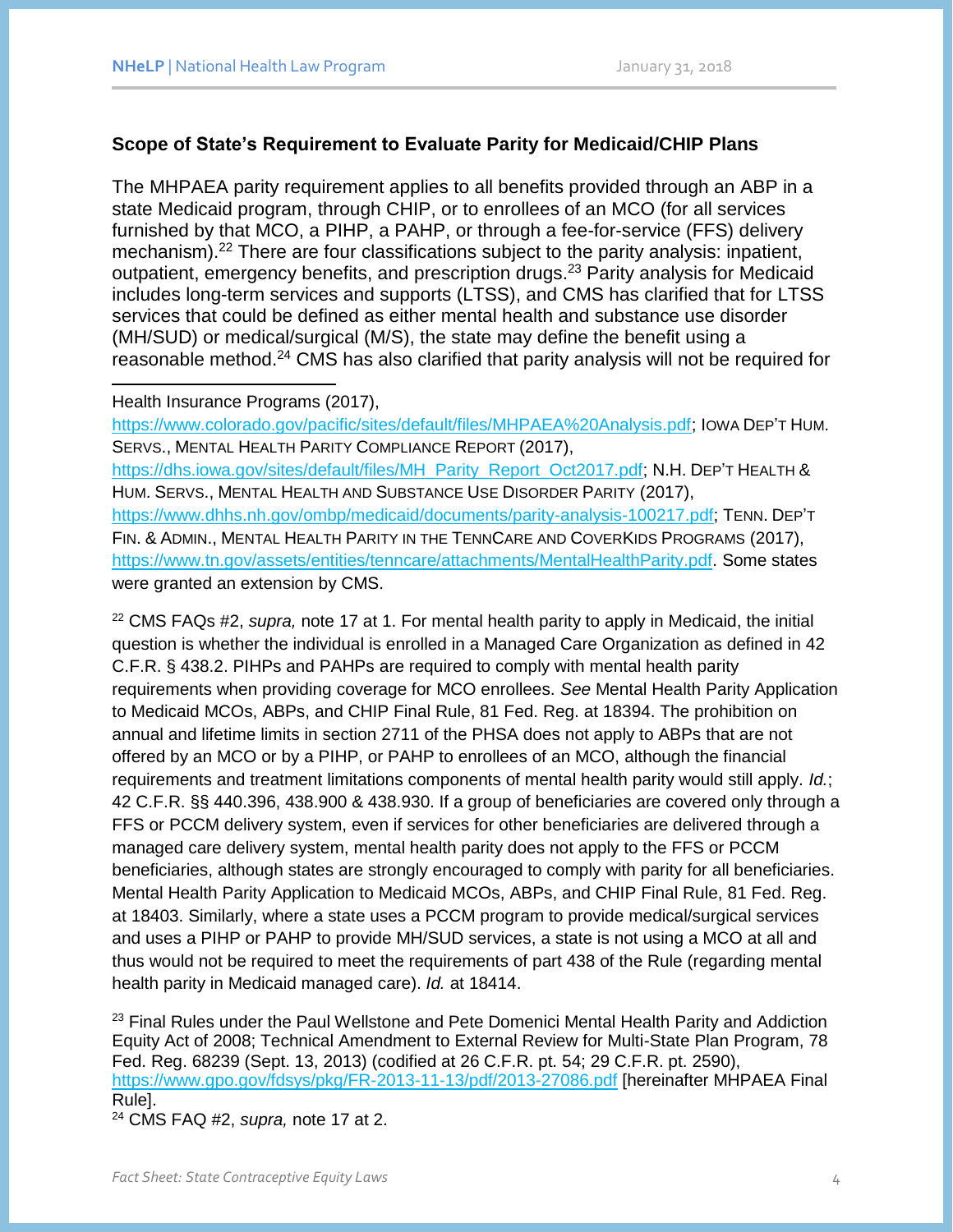PAHPs that furnish only non-emergency medical transportation (NEMT), or for NEMT provided through other delivery systems, including MCOs, the state plan brokerage option, Medicaid FFS, or as a Medicaid administrative activity.<sup>25</sup>

CMS has also provided clarifications concerning nonquantitative treatment limits (NQTLs), such as pre-authorization requirements.<sup>26</sup> When subject to parity, Medicaid programs and CHIPs cannot impose NQTLs on MH/SUD benefits in any classification unless the processes, strategies, evidentiary standards or other factors for applying the limitation are comparable to and no more stringent than the limitations applied to medical/surgical benefits.<sup>27</sup> NQTL analysis does not apply to eligibility determinations and eligibility criteria for participation in a Medicaid program or CHIP.<sup>28</sup> However, states or MCOs must conduct NQTL analysis to determine if a prior authorization requirement for outpatient MH/SUD benefits complies with parity.<sup>29</sup>

## **Applying Parity Analysis for ABPs, Medicaid and CHIP Plans**

In Medicaid, including CHIPs that are a part of state Medicaid programs, parity analysis must be performed by states, except that they may be performed by MCOs when the MCO provides all MH/SUD services to beneficiaries. <sup>30</sup> Where a separate CHIP provides benefits via an MCO, the MCO or the state may conduct the parity analysis.<sup>31</sup> However, the state is ultimately responsible for ensuring parity in CHIP, regardless of how benefits are delivered.<sup>32</sup> All Medicaid and CHIP MCO contracts must require parity compliance; CMS will review parity provisions in these contracts as part of the normal contract review process.<sup>33</sup> If a state or MCO determines that it is out of compliance with parity, it must take corrective action to achieve compliance.<sup>34</sup> CMS recommends that states develop monitoring strategies to ensure ongoing parity compliance with respect to

<sup>29</sup> *Id.*

<sup>30</sup> 42 C.F.R. § 438.902; *see also* Mental Health Parity Application to Medicaid MCOs, ABPs, and CHIP Final Rule, 81 Fed. Reg. at 18414. The State agency is the responsible party for the parity analysis when the MCO is not providing all MH/SUD services to Medicaid beneficiaries. Parity compliance is imposed on the MCO by statute when the MCO provides all medical/surgical and MH/SUD benefits. *Id.*; *see also* CMS FAQ #1, *supra*, note [17,](#page-2-0) at 2-3. For a detailed discussion of how a parity analysis is performed, see EDWARDS, *supra*, note16, at 8-10.

 <sup>25</sup> *Id.*

<sup>26</sup> *See* Mental Health Parity Application to Medicaid MCOs, ABPs, and CHIP Final Rule, 81 Fed. Reg. 18401.

<sup>&</sup>lt;sup>27</sup> See id. (a state ABP plan cannot require preauthorization for all outpatient substance use disorder services when preauthorization is not required for any outpatient medical/surgical services); *see also* MHPAEA Final Rule, 78 Fed. Reg. at 68282. <sup>28</sup> CMS FAQ #2, *supra,* note [17](#page-2-0) at 2-3.

<sup>31</sup> CMS FAQ #2, *supra*, note 17, at 1.

<sup>32</sup> CMS FAQ #1, *supra*, note 17, at 3.

<sup>33</sup> CMS FAQ #2, *supra*, note 17, at 4.

<sup>34</sup> CMS FAQ #1, *supra*, note 17, at 2-3.